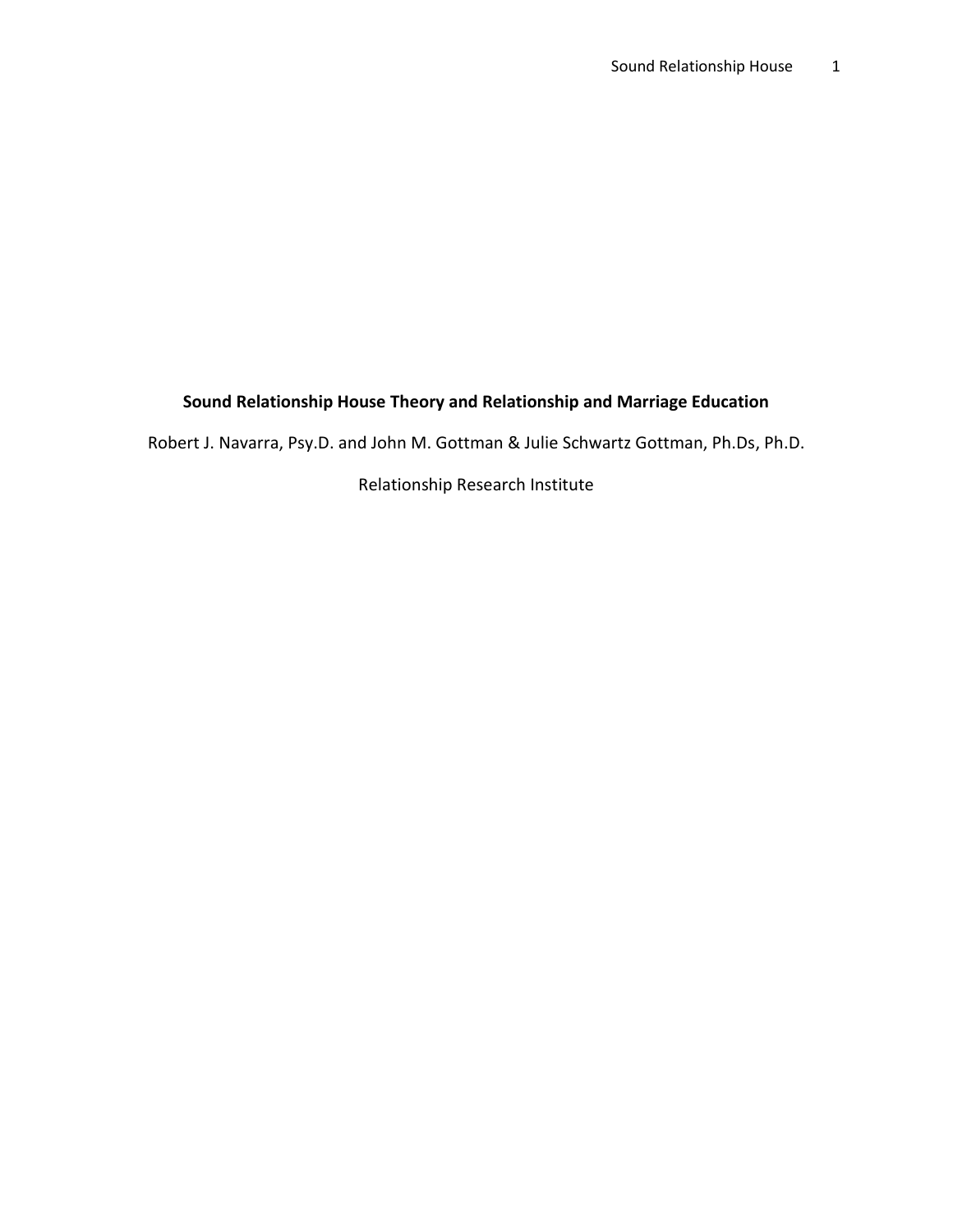### Gottman Sound Relationship House Theory

### **Introduction and Overview of the Research**

Gottman Couples Therapy (GCT) is a research-based therapy developed over four decades of observational research to determine if it was possible to discover reliable patterns of interaction that discriminate between happy couples that are on a stable path, from couples that were unhappy and either eventually divorce or stay together but remain unhappy. The result of Dr. Gottman's research and collaboration with his friend and colleague Dr. Robert Levenson is that we can now reliably predict with over 90% accuracy which relationships would succeed and which relationships would fail if untreated, six years later.

This 40-year research journey has included 12 studies with over 3,000 couples, including seven studies on what predicts divorce. Six of these studies are predictive, longitudinal studies with some couples having been followed for as long as 20 years, including a 12-year study on gay and lesbian couples (Gottman, J. M., Levenson, Gross, Fredrickson, McCoy, Rosenthal, Ruef, & Yoshimoto, 2003) , and a 10-year study with couples suffering from domestic violence (Jacobson & Gottman, 1998) . Treatment and intervention research have involved over 4,000 couples.

More recently, Dr. John Gottman has studied and developed theories on trust and betrayal based on new applications of game theory. This research-based understanding of how couples build trust versus the steps that lead to betrayal and eroding trust, has led to a model of prevention and treatment described in two books, *The Science of Trust* (Gottman, J. M., 2012), and *What Makes Love Last?* (Gottman, J. M., 2012).

**From research to theory to practice***.* John Gottman and Robert Levenson had been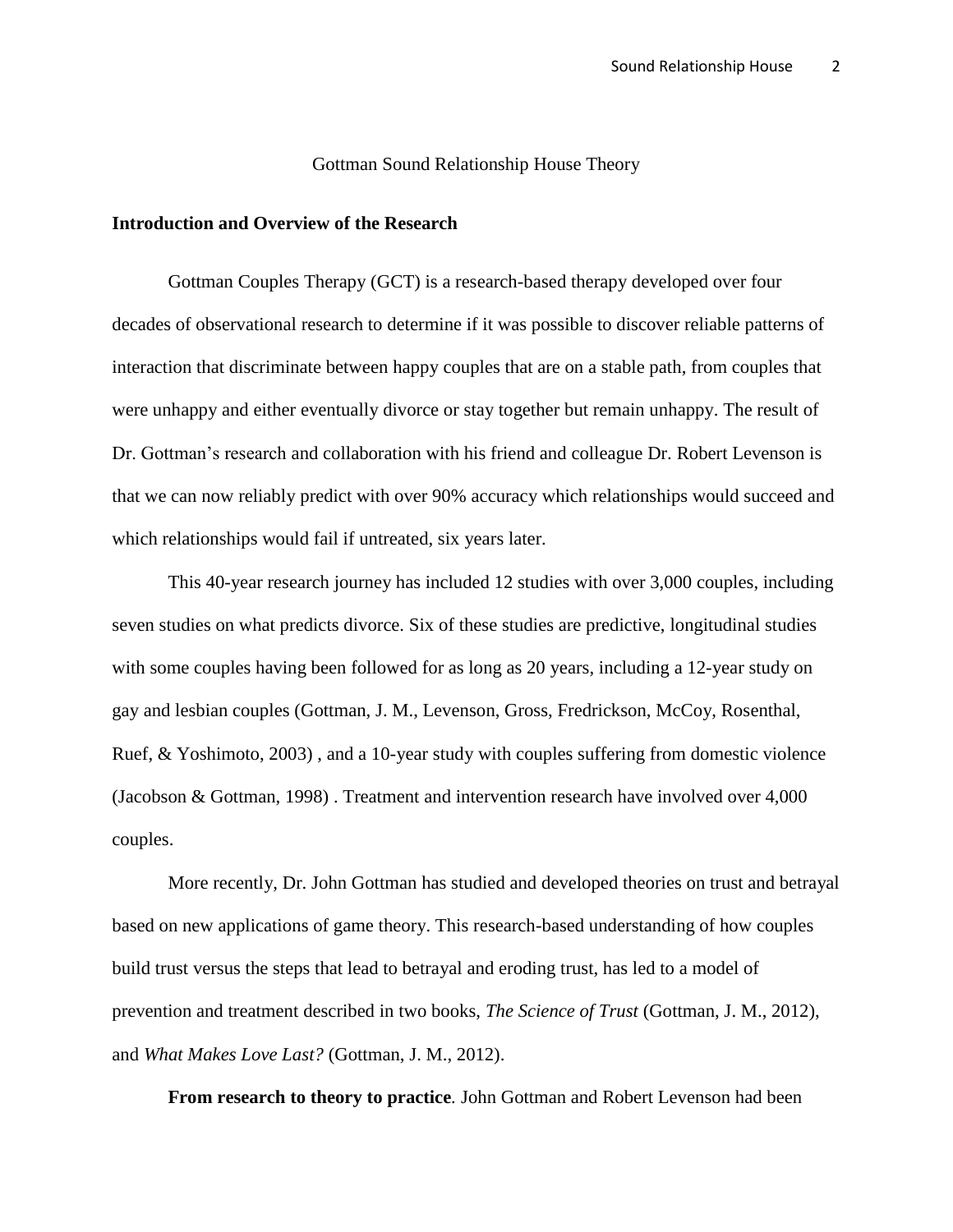studying relationships for over 20 years when John began working with his wife, clinical psychologist Dr. Julie Schwartz Gottman in 1994, developing the Sound Relationship House (SRH) theory and interventions based on John's research. Learning from successful couples what was needed for lasting and thriving romantic relationships, the Gottmans identified seven building blocks for relationships and interventions to deepen friendship and intimacy, strengthen conflict management, and create shared meaning and purpose. The SRH theory became the basis of the design of clinical interventions for couples described in *The Marriage Clinic* (Gottman, J. M., 1999) and in Dr. Julie Gottman's book *The Marriage Clinic Casebook* (Gottman, J. S., 2004).

It is important to note that the Gottman Method is not a school of therapy, rather, it is a research-based theory to practice model that provides a definable explanation of why some relationships are successful, and why others are distressed and either end up in divorce or in distress. Through continuing research and by incorporating other research-based methods created by others that have been proven to be effective, GCT will continue to evolve and develop. There is always more to learn as new findings also raise more questions.

**The implications of Gottman research for educators.** Unfortunately, family life educators, counselors and therapists, clergy, and others in the helping professions are often trained to help couples based on untested ideas and theories about what healthy relationships should look like. For example, one of the most popular and enduring hypothesis in determining relationship and communication health is the "active listening model", using "I-statements, as a basis for developing empathy and creating effective relationship communication and stability. The active listening model, inspired largely by Carl Rogers' was further developed and adapted by Bernard Guerney (Guerney, 1977; Guerney, B. J., & Guerney, L., 1985) and subsequently has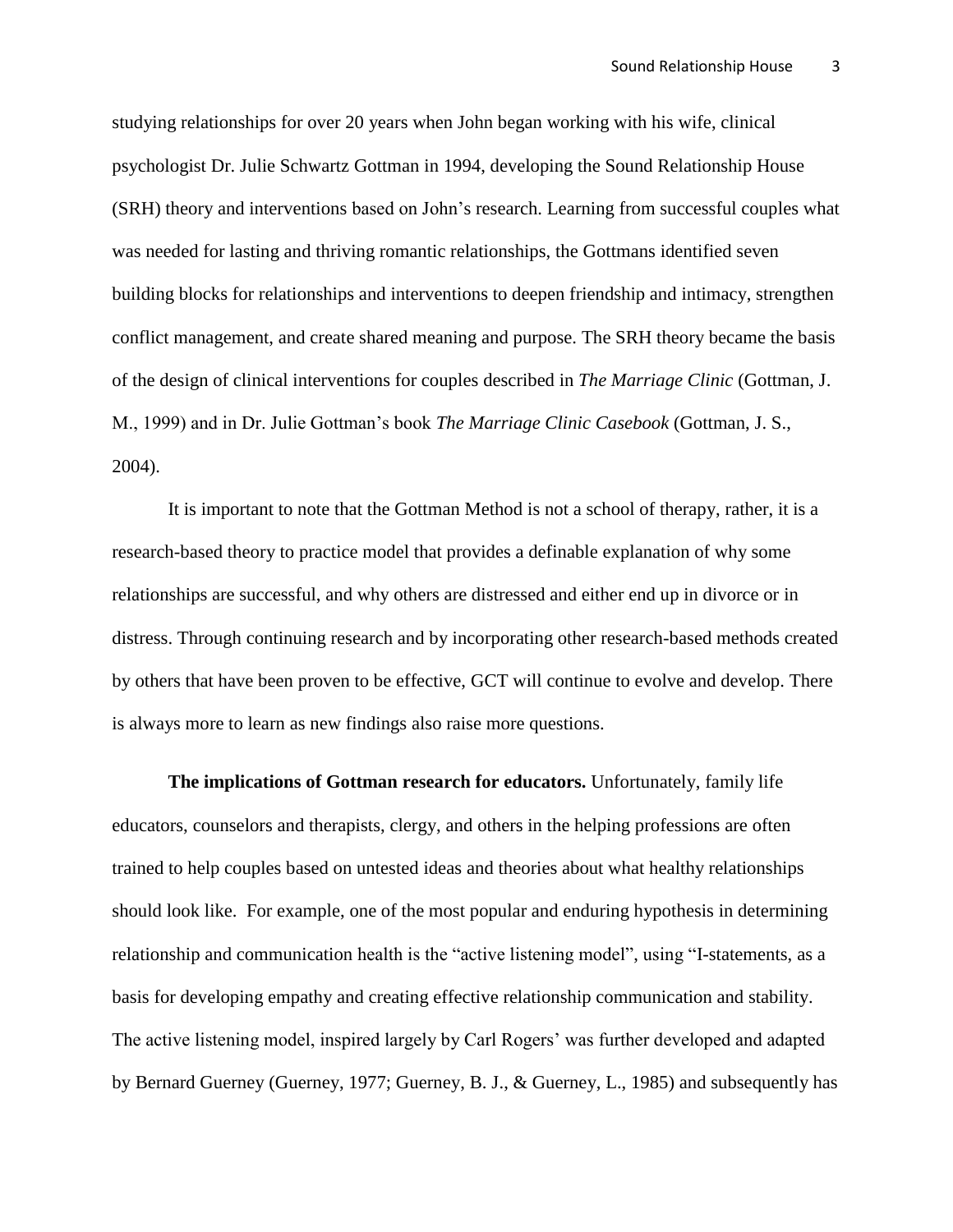been advocated by countless educators, communication workshop facilitators, and therapists.

While initially Dr. John Gottman recommended this intervention (Gottman, 1994; Gottman, Markman, & Notarius, 1977), it turns out that after researching active listening as a predictive variable in relationship satisfaction, active listening exchanges, as commonly taught to couples in workshops and in the therapy room, occurred only 4.4% of the time for all couples; furthermore, these exchanges didn't predict anything. After qualitative analysis with another research cohort of couples with happy and stable relationships, Gottman found again that couples were not paraphrasing what their partners were saying, nor were they summarizing their partner's feelings. Rather, partner response to negativity was more about processing their own reactions rather than their partner's emotions.

While there was no evidence to support the active listening hypothesis, Gottman did discover in subsequent research that how couples managed negativity was highly predictive of relationship health. He found that negativity was met with negativity in stable relationships, but in distressed relationships the negativity escalated and presented as a very different trajectory (Gottman, 1999a). While active listening undoubtedly is a core therapeutic skill in the therapy room that facilitates empathy and connection between client and counselor, it turns out it is a lot easier to respond empathically when the listener is not the one being talked about.

The importance of familiarity with relationship research for marriage and relationship educators, in this case, highlights the importance of normalizing the dynamic that negative interactions tend to lead to more negative responses in all relationships. However, escalating anger with physiological arousal, determined by changes in heart rate, skin conductance, gross motor activity, and blood velocity, leads to pervasive patterns of negative communication which is predictive of relationship dissatisfaction and divorce. Rather than emphasizing active listening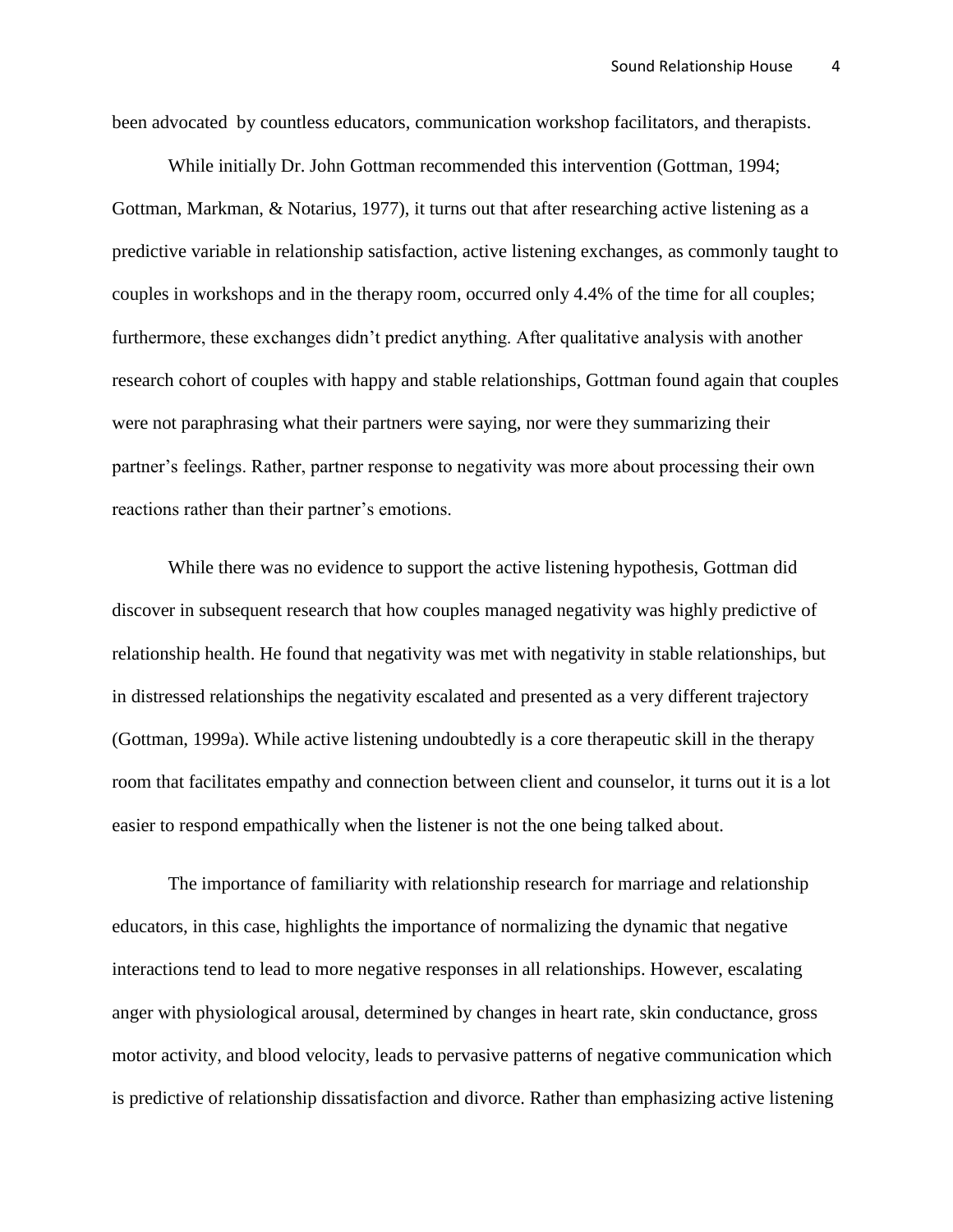in managing conflict, this research suggests the importance of teaching couples ways to manage physiological arousal and escalating anger.

Differentiating evidence-based theories about relationship health from the myths, the assumptions, and the untested hypotheses, provides relationship and marriage educators empirically-based principles, methods, and practices for helping couples strengthen, maintain, and repair relationships.

#### **Empirical Basis for Gottman Couples Therapy**

The Sound Relation House Theory emerged out of the systematic analyses of patterns and dynamic processes in couple interactions. Furthermore, the SRH theory outlines steps to help couples get on a healthier path. Gottman Couples Method Therapy has been tested and shown to greatly improve relationships, including help for very distressed couples, for couples transitioning into parenthood, and for couples experiencing minor domestic violence. A version of Gottman couples Therapy has proven to be effective for couples suffering from the traumatic effects of poverty. Gottman Couples Therapy has been taught worldwide, including Europe, Asia, Australia, and the Americas. To date there have been over 30,000 therapists and educators who have received training in the Gottman Method.

## **The Discovery of Reliable Patterns of Interaction**.

In 1938 Louis Terman researched the question of what makes some couple relationships work, while other couples are unhappy? His research methodology included the use of questionnaires and interviews. Systematic observation only started in the 1970s, in Gottman's lab and a few others. At the time efforts to establish reliable patterns in personality theory were not met with success, so there was very little support for research aimed at finding reliable patterns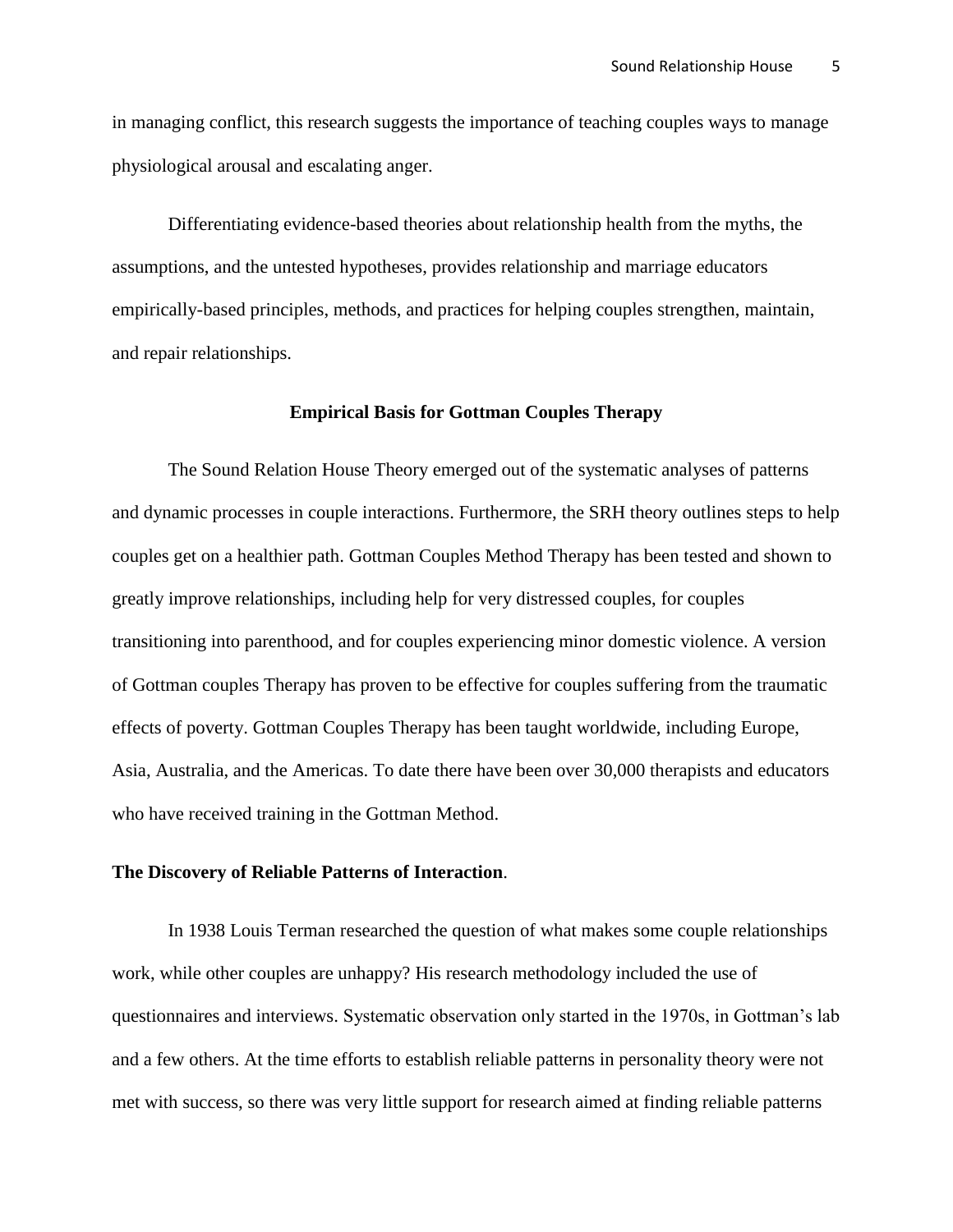in relationships, seemingly exponentially more difficult. Additionally, marriage and relationships had been the area of study for sociologists, not psychologists. A new era was starting in understanding relationships because it turns out that while individual behavior is hard to predict, the research would reveal the fact that there is tremendous regularity in relationship behavior.

By definition, observational research is atheoretical, at least initially, in that the researcher draws conclusions only after comparing subjects, in this case, determining differences between happy and unhappy couples. Observing and analyzing interactions requires a system of psychometrics and mathematical modeling to determine empirically what is actually being measured so that patterns can be identified (Gottman, Murray, Swanson, Tyson, Swanson, 2005). Additionally, as with other methods of research, reliability of the measuring instruments needs to be well established (Bakeman & Gottman, 1997).

John Gottman teamed with Roger Bakeman to develop a mathematical model and methodology for sequential analysis to differentiate satisfied from dissatisfied couples based on Jim Sackett's ideas (Gottman, 1979). This new system of cataloging codes to measure interaction and relationship behavior led to a remarkable discovery. Gottman and Bakeman began to find consistent sequences of interactions that differentiated happy marriages from unhappy marriages.

The Gottman lab used different observational coding systems in various studies examining: problem solving, affect, physiology, power, non-problem-solving conversations, positive and negative reciprocity, and distance and isolation (Gottman 1994). Gottman developed with his students Cliff Notarius and Howard Markman, the Couples' Interaction Scoring System (CISS), designed to separate dimensions of behavior from affect and to differentiate satisfied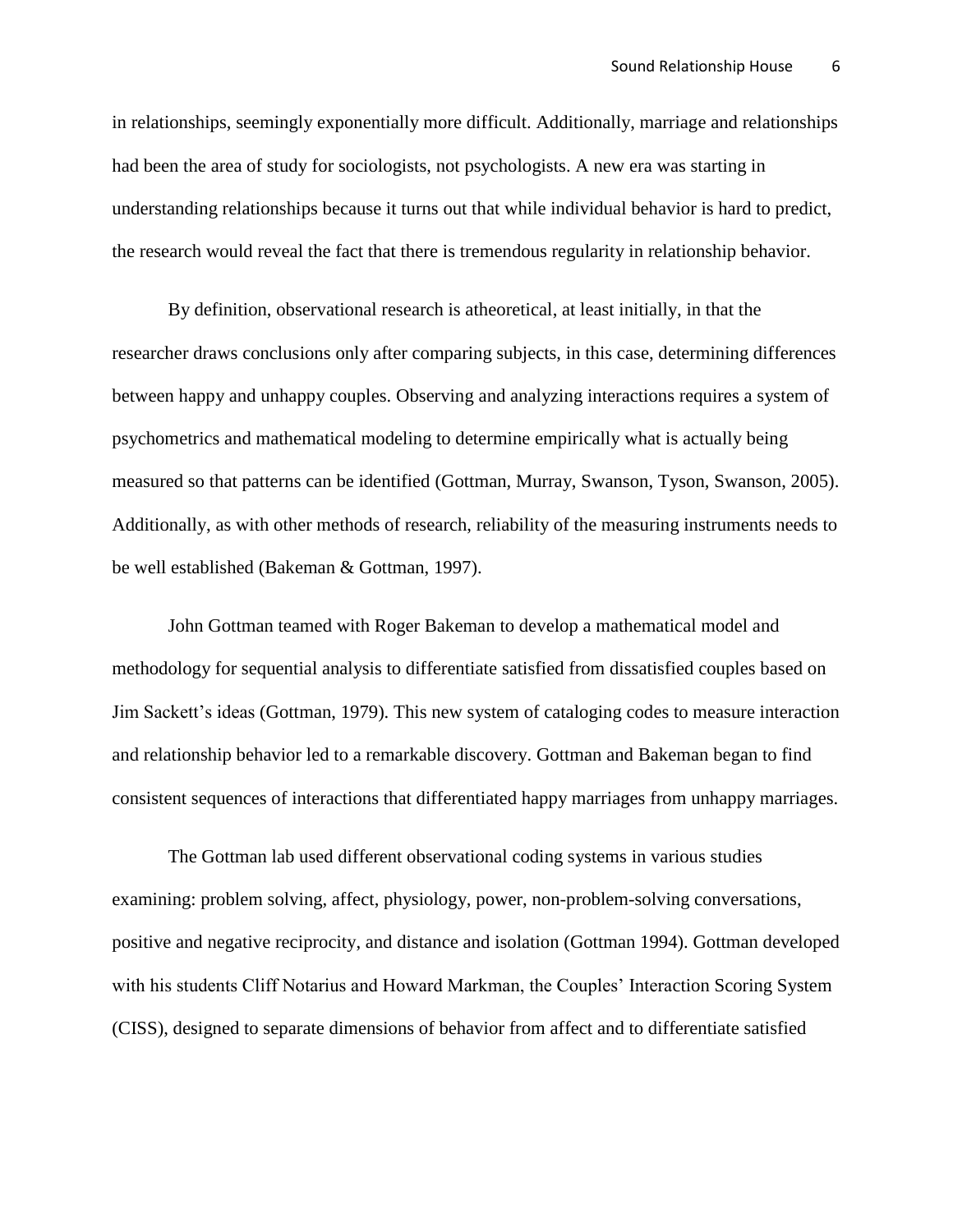from dissatisfied couples. The lab continued to apply new methods for studying sequences of interaction and continued to modify and improve those systems.

Gottman also applied, for the first time, an application of game theory to couples' interactions. Influenced by Thibaut and Kelley's book *The Social Psychology of Groups* (1959), he devised the "talk table", a system for individuals to rate how positive or negative their intentions were, and how positive or negative were the effects of the messages they received.

The Gottman lab used these methods to define reliable patterns of interaction and thought during conflict. Following a series of peer-reviewed journal articles, in 1979 Gottman published these results in a series of scientific papers and a book called *Marital Interaction: Experimental Investigations* (Gottman, 1979)*.* 

### **Divorce Prediction Research**

The research on the longitudinal course of relationships began in 1975 when John Gottman first teamed with Robert Levinson to research on divorce prediction, involving measures for perception, interaction, and physiology. At the time there were only six longitudinal prospective studies, and those studies were very poor at prediction with correlations around .25 or so (Gottman, 1999).

Gottman and Levenson conducted their first study in 1980 using their multimethod approach by combining the study of emotion with psycho-physiological measurement and videorecall method (Levenson & Gottman, 1983). Thirty couples came to their lab and were instructed to have two conversations: a low-conflict discussion involving a neutral "reunion conversation" talking about the events of the day, and a high-conflict discussion of an issue in their relationship that was creating a major source of disagreement.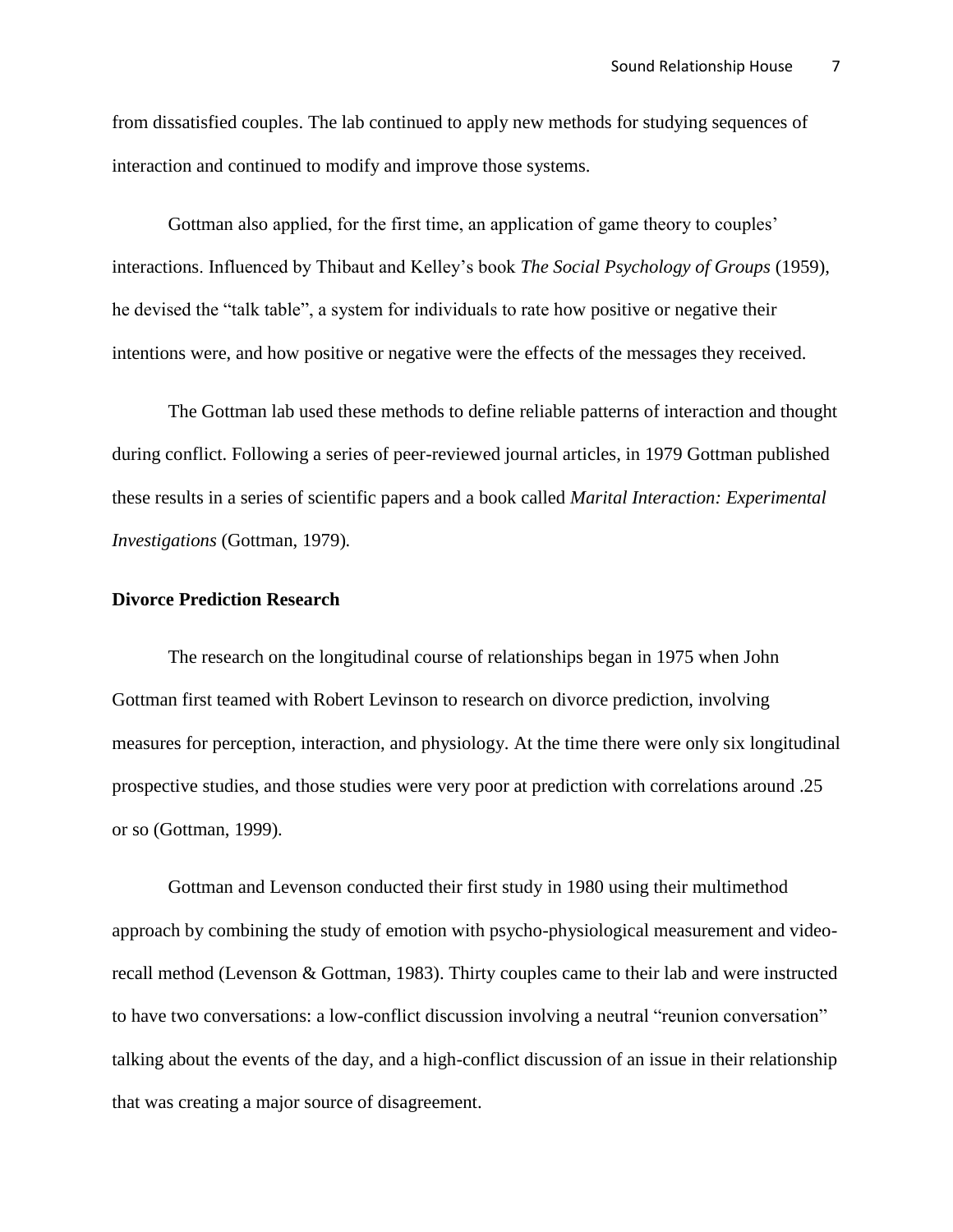While Gottman and Levenson did not make any predictions in this first study, they were very interested in the linkage between physiology, emotions, and relationship distress. In a previous study simple physiologic measurements suggested a relationship between relatedness and physiology (Kaplan, 1964). Gottman and Levenson thought this might be linked to negative affect in couples, and they were right.

Couples were videotaped during discussions as the research team took physiologic measurements: heart rate, skin conductance, gross motor activity, and blood velocity, all synced to video time code. The couples separately returned later to the lab and watched a video of their reunion and conflict conversations. They were asked questions about what they were thinking and feeling and to make guesses as to what they thought their partner was thinking and feeling, while using a rating dial to measure what emotions and how strongly the participant felt the emotion during the interaction.

Gottman also began applying time-series analysis to the analysis of interaction data. Gottman and Levenson then got their first grant together and began attempting to replicate their observations from the first study. In 1983 they completed the longitudinal study, computing first the amount and direction of changes to the initial marital satisfaction scores. Then they determined which of the affective and physiological variables measured three years earlier were predictive of change in marital satisfaction. After controlling for the initial levels of marital satisfaction the results indicated that the more physiologic arousal there was in couples three years earlier, the more relationship satisfaction declined during the three years (Levenson & Gottman, 1985).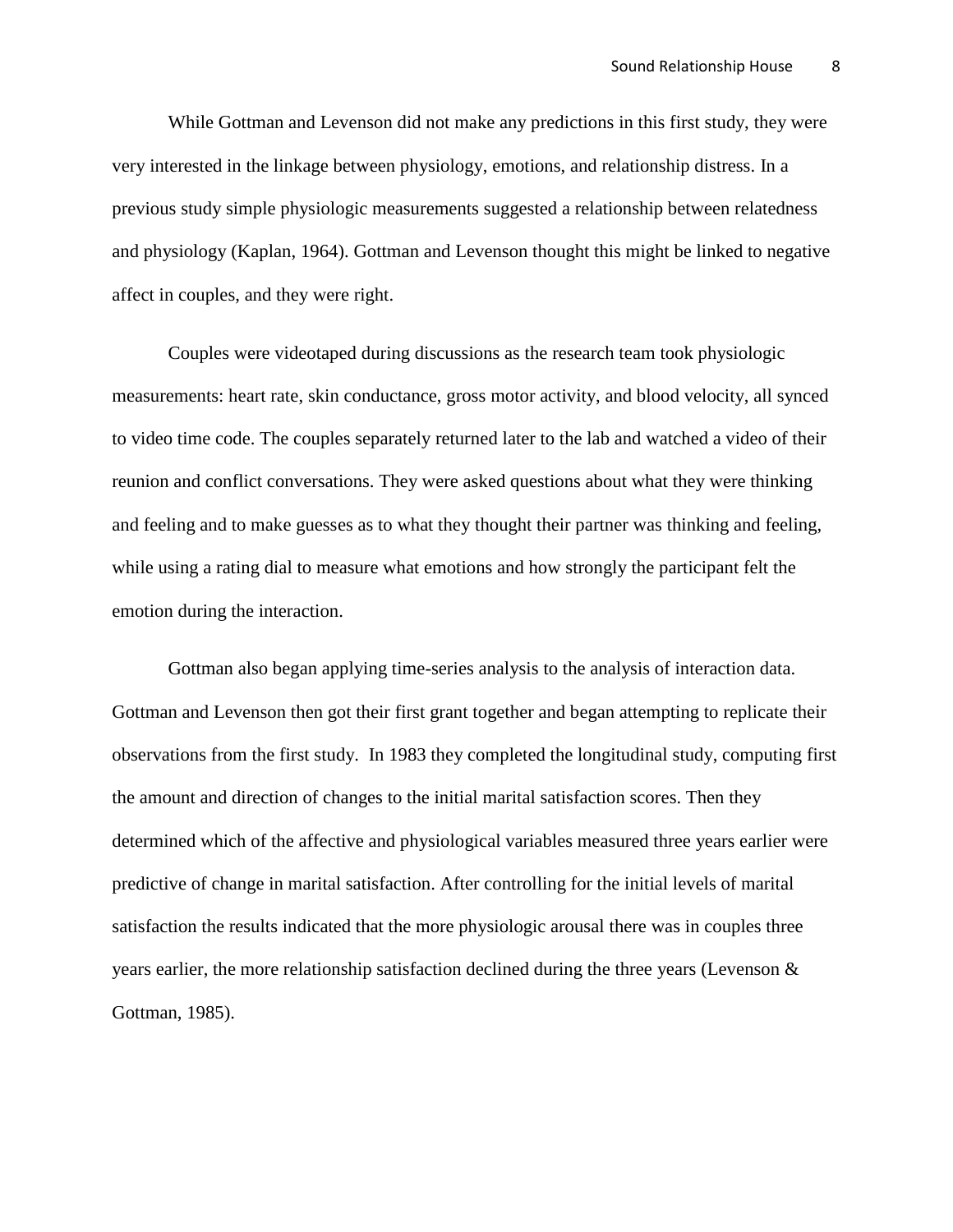The researchers were amazed that in their first study with 30 couples they were able to predict the change in marital satisfaction almost perfectly with the physiological measures. The results were that the more physiologically aroused couples were in all channels (heart rate, skin conductance, gross motor activity, and blood velocity) the more their marriages deteriorated in happiness over a three-year period, even controlling for the initial level of marital satisfaction. The rating dial and their observational coding of the interaction also correlated with differences in relationship satisfaction. Gottman and Levenson had never seen such large correlations in their data. They also found that a harsh, critical beginning by women in the conflict discussion was associated by the male partner's disinterest or irritability in the events of the day discussion. In a reciprocal dynamic, they also found that the quality of the couple's friendship and closeness, especially as maintained by men, was critical in understanding conflict and most likely related to the harsh start. This finding supported the "attack-defend" patter characteristic of ailing marriages. The ability to rebound from conflict to the positive conversation became a marker of emotion-regulation ability of couples.

Both Robert Levenson and John Gottman had discovered Paul Ekman and Wallace Friesen's Facial Affect Coding System (FACS), and Gottman subsequently developed the Specific Affect Coding System (SPAFF), which was an integration of FACS and earlier systems in the Gottman lab. The SPAFF became the main system that Gottman used to code couples' interaction giving greater precision in describing the positive-negative affective interactions (Gottman & Krokoff, 1989) by adding other channels to facial coding such as language, voice inflection, body movement, and the context of the interaction (Gottman, 1994). SPAFF codes classify at each turn of speech as affectively negative, neutral, or positive. Gottman's work in the lab, coined by the press as the "Love Lab", gained attention and interest as the divorce prediction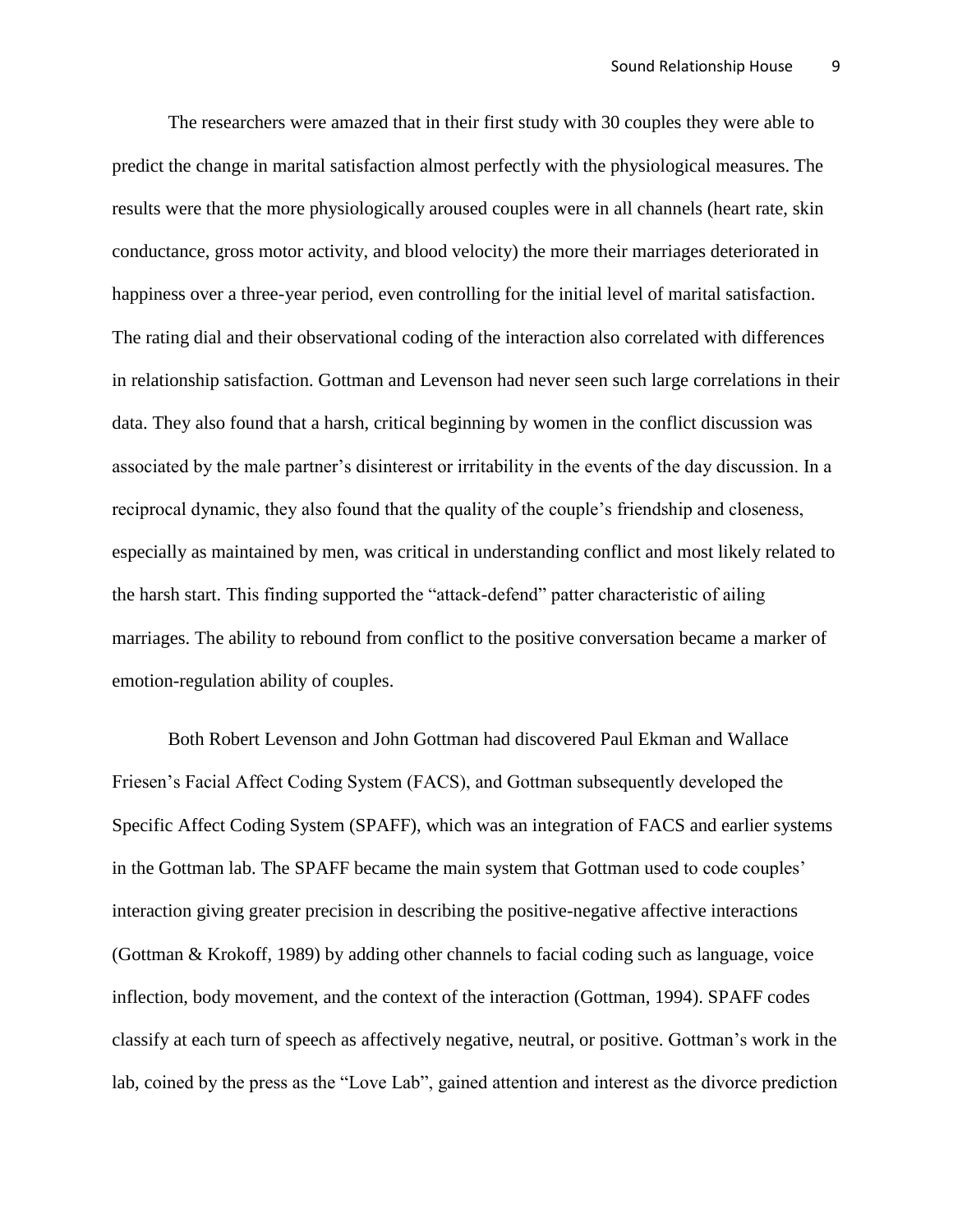outcome studies were publicized. The two trajectories of marriage, characterized as the "Masters and the Disasters", defined the differences between couples on a stable path, who wanted to be together, verses couples that either divorced or if they stayed together were unhappy.

The core findings identify four negative and corrosive patterns of interaction highly correlated with divorce called the "Four Horsemen of the Apocalypse".

- **Criticism**. Patterns of blame expressed in attacks of the partner's character or personality. Criticism is often expressed with "you always" or "you never".
- **Defensiveness.** Refusing to accept responsibility or acknowledging fault. Characterized by either counter attacks or defending innocence.
- **Contempt**. The most destructive of the four negative interactions is defined as adding contempt, superiority, or disgust to the criticism.
- **Stonewalling**. Occurs when the person feels overwhelmed and unable to respond. The person shuts down and doesn't offering verbal or nonverbal responses because of a high arousal state. In the research 85 percent of the stonewallers were men.

The subsequent research on divorce prediction, including collaborative work in other labs, eventually spanned the entire life course from a study following newlyweds through the transition to parenthood (Gottman, 1994; Gottman, Katz, & Hooven, 1996; Gottman, Coan, Carrére, & Swanson, 1998), a study in the Levenson Berkeley lab on the transition through retirement, following couples for as long as 20 years (Jacobson, Carstensen, & Gottman, 1994), and one study with violent couples (Jacobson & Gottman, 1998).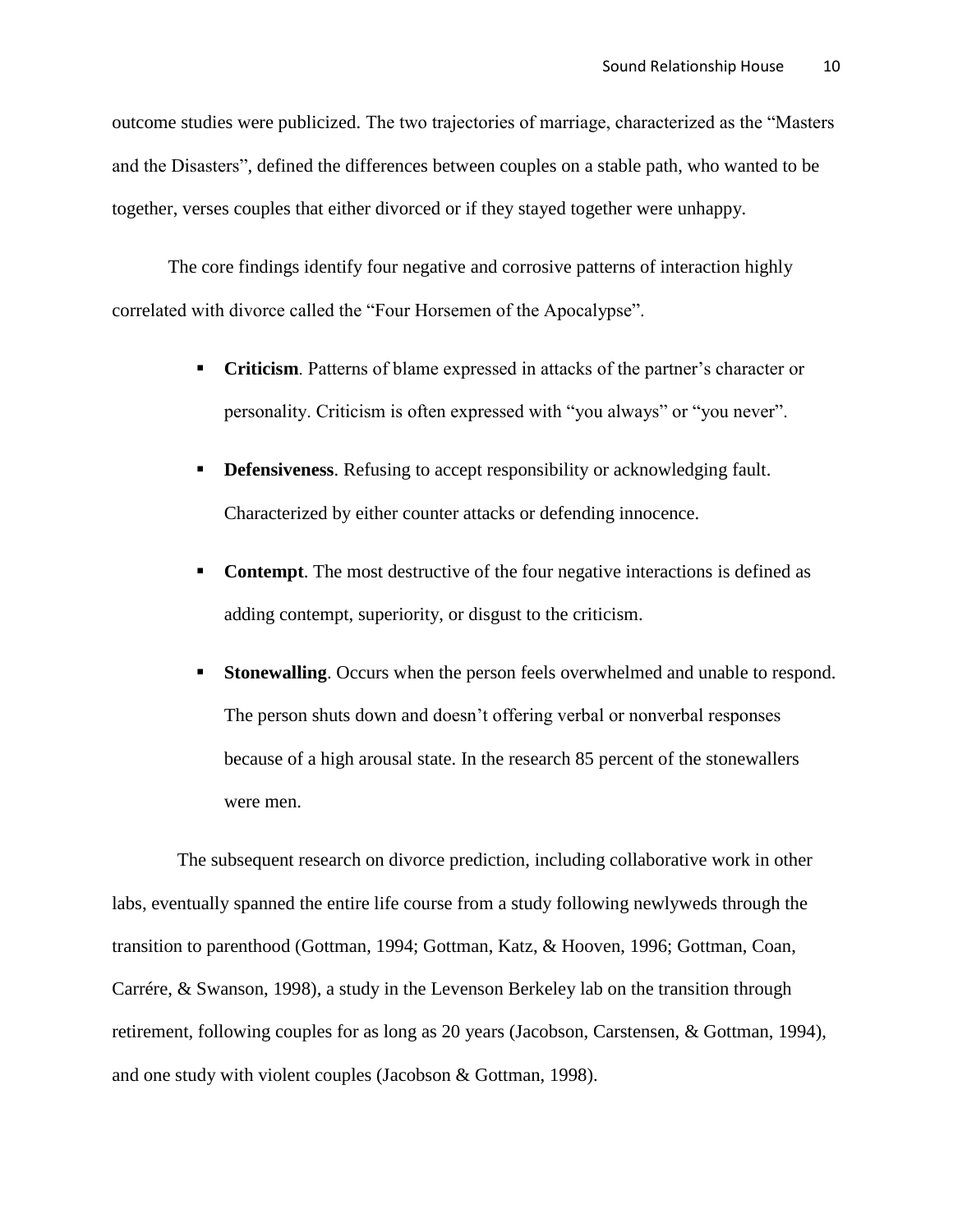The predictions replicated, Gottman could predict whether a couple would divorce with an average of over 90% accuracy, across studies using the ratio of positive to negative SPAFF codes, the Four Horsemen of the Apocalypse (Criticism, Defensiveness, Contempt, and Stonewalling), physiology, the rating dial, and an Oral History Interview (asking how the couple met), as coded by Kim Buehlman's coding system assessing in particular the husbands responses to six different dimensions related to positivity or negativity (Gottman, 1994). They could predict whether or not the stable couples would be happy or unhappy using measures of positive affect during conflict, which Jim Coan and Gottman discovered would physiologically soothe the partner. How couples manage conflict is highly predictive of relationship trajectory.

The research indicates during conflict discussions happy, stable couples are able to maintain a 5:1 ratio of positivity to negativity. They also discovered that men accepting influence from women was predictive of happy and stable marriages. Bob Levenson with Anna Ruef also discovered that humor was physiologically soothing, that empathy had a physiological substrate with using the rating dial.

Gottman and Levenson discovered that couples interaction had enormous stability over time (about 80% stability in conflict discussions separated by 3 years). They also discovered that most relationship problems (69%) never get resolved but are "perpetual" problems based on personality differences between partners. That was discovered by follow-up and seeing couples in the lab every 3 years

In 1986 Gottman built an apartment laboratory at the University of Washington in a parklike setting overlooking Montlake Cut, a canal connecting Seattle's Portage Bay to Lake Washington. Volunteer couples from every major ethnic and racial group in the USA were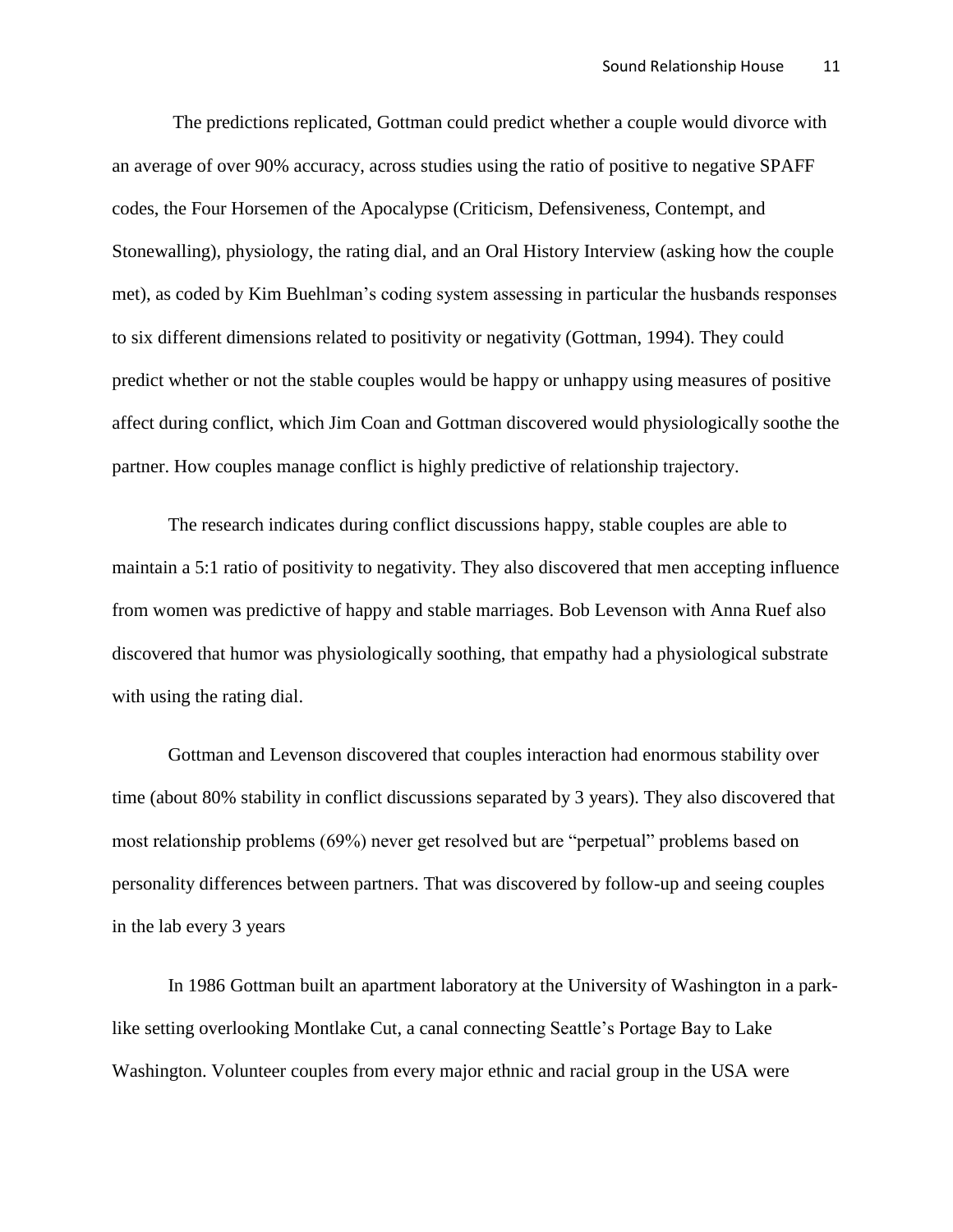observed in the apartment lab for a 24-hour period. Couples were encouraged to act as naturally as possible and to relax and to do whatever they might do on a typical weekend. They could bring groceries to cook, games to play, movies to watch, read the newspaper, basically just to be together.

Gottman discovered how couples create and maintain friendship and intimacy and how it was related to conflict. For example, newlyweds who divorced 6 years after the wedding had turned toward bids (the partner's attempt to connect) 33% of the time, while newlyweds who stayed married 6 years after the wedding had turned toward bids 86% of the time. The idea of the friendship "emotional bank account" was verified. It was related to repair of negativity, and, amazingly to the quality of sexual intimacy.

When 14-year longitudinal data became available Levenson & Gottman discovered a second dysfunctional pattern, emotional disengagement. It was marked by the absence of positive affect during conflict (no interest, affection, humor, or empathy). Now they could predict not only *if* a couple would divorce, but *when*. Couples who had the Four Horsemen divorced an average of 5.6 years after the wedding, while emotionally disengaged couples divorced an average of 16.2 years after the wedding.

## **Intervention Research**

**Bringing Baby Home**. The Gottmans first began testing their interventions by exploring what happened to a couple when the first baby arrived. In this longitudinal study they began studying young couples in first marriages a few months after their wedding, following couples into pregnancy and studying parent-infant interactions. They discovered that 67% of couples experienced a precipitous decline in relationship satisfaction in the first 3 years of the baby's life.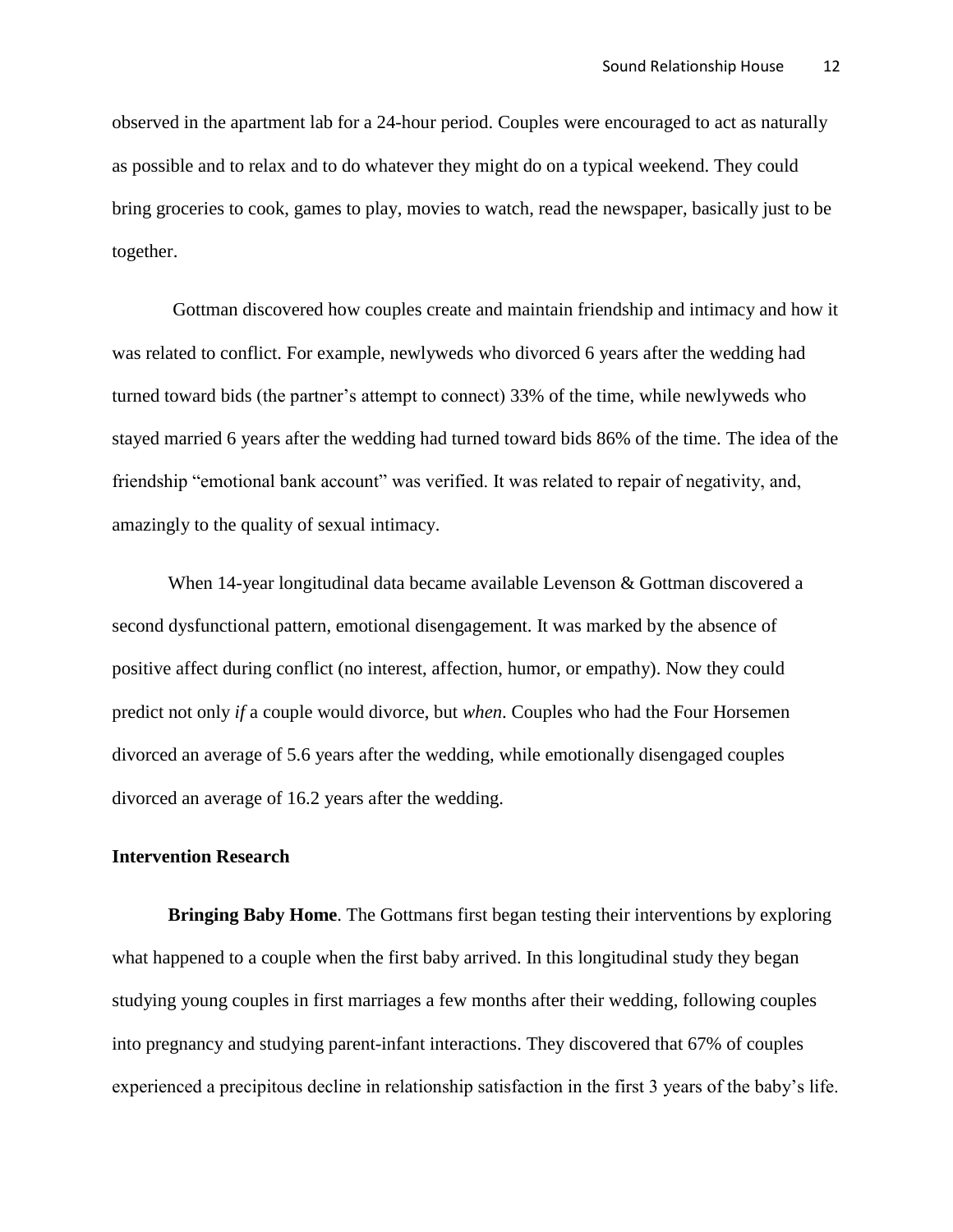Gottman's student Alyson Shapiro compared the 33% of couples who did not experience the downturn in satisfaction with the 67% who did.

A randomized clinical trial study with long-term follow-up indicates that the preventative psychoeducational intervention of the two-day "Bringing Baby Home" (BBH) workshop, designed the Gottmans (Gottman, J. M., & Gottman, J. S., 2007), was effective in achieving positive results. Based on comparisons with the couples who declined and did not decline in relationship satisfaction after baby, workshop participants showed improvement in the domains of marital quality, wife and husband postpartum depression, and wife and husband hostile affect observed during conflict (Shapiro, A. F. & Gottman, J. M., 2005). The BBH workshop has now been taught to 1,000 birth educators from 24 countries. The effects have been replicated in Australia and Iceland.

**The emotion-coaching intervention**. This intervention is described in *Raising an Emotionally Intelligent Child* (Gottman, J. M., & DeClare, J., 1998)*.* That intervention has been evaluated in 3 randomized clinical trials by Australian psychologist Sophie Havighurst (Havighurst, Wilson, Harley, & Prior, 2009; Havighurst, Wilson, Harley, Prior, & Kehoe, 2010; Wilson, Havighurst, & Harley, 2012) and has also been found effective in a study in South Korea led by certified Gottman therapist Dr. Christina Choi both in 2 orphanages in Seoul and in Busan. Emotion coaching is now being taught to teachers throughout South Korea. Research and training is also taking place in the UK on emotion coaching.

**The couples workshop**. Exit studies surveys from couples attending the Gottman Art and Science of Love Workshops, indicate that 86 percent of people completing the two-day workshop report making significant progress on conflicts. A one-year follow-up study was done to see if the results would stand the test of time. A randomized clinical trial of a couples' group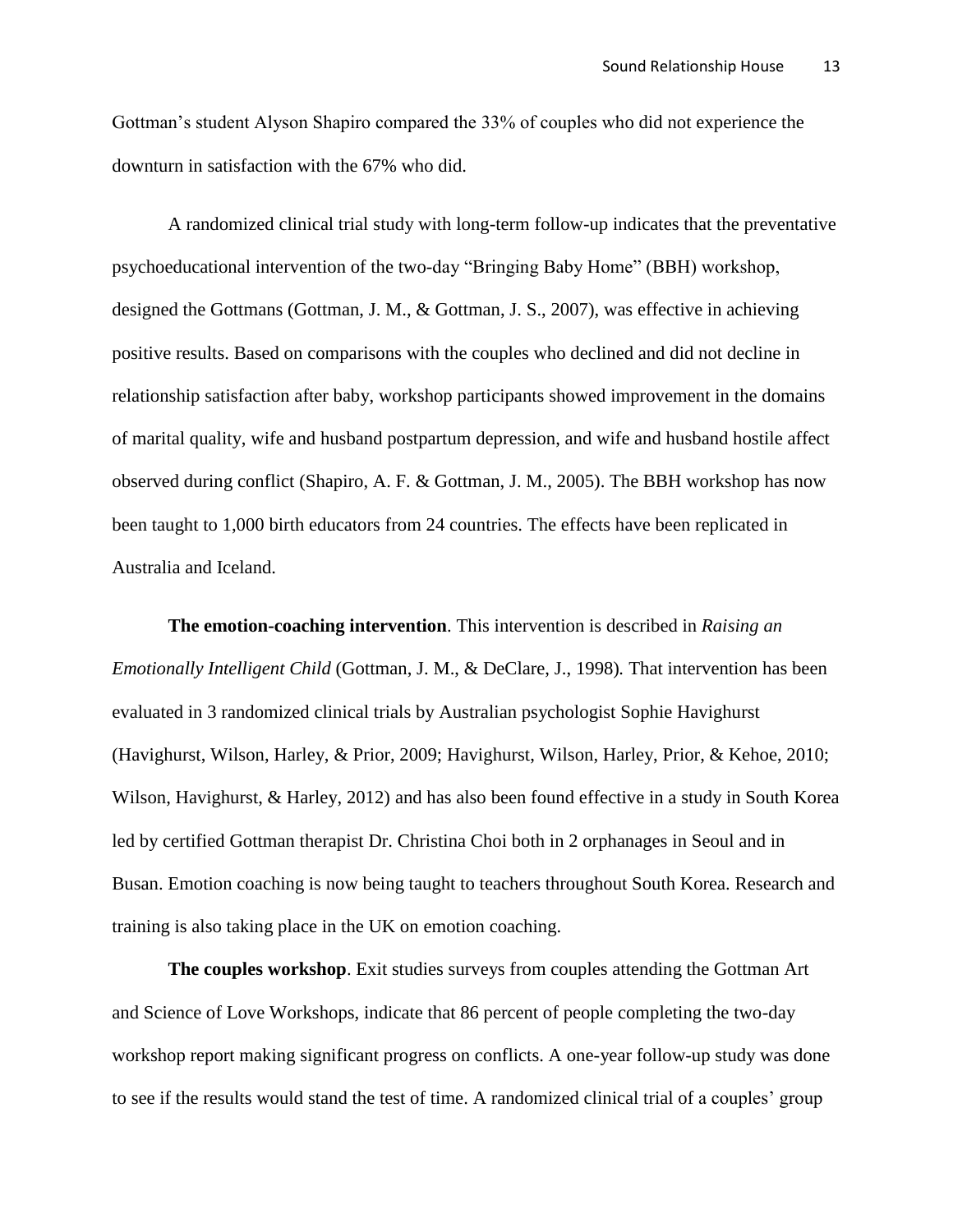psycho-educational intervention, the "Art and Science of Love", with 80 distressed married couples randomly assigned to one of four conditions: 1) Friendship enhancement alone – day one of the workshop, 2) conflict management alone – day 2 of the workshop, 3) Both friendship enhancement and conflict management – both days of the workshop, and 4) bibliotherapy only.

Outcome assessment included three dimensions: 1) relationship satisfaction, 2) friendship quality, and 3) destructive conflict at pre-, post- and one year following the intervention. While all conditions were found to increase relationship satisfaction with couples demonstrating fewer problems with friendship and destructive conflict at the one-year follow-up, the combined condition suggests the greatest changes in marital satisfaction and in decreases in problems in friendship and conflict. (Babcock, J. C., Gottman, J. M., Ryan, K. D., & Gottman, J. S., 2013).

**Plans for current intervention studies**. Plans for collaborative research studies are in process for the following projects:

 Effectiveness of a relational approach to addiction recovery, integrating Dr. Robert Navarra's research-based theory the Couple Recovery Development Approach (CRDA) (Navarra, 2007, 2009) with interventions taken or adapted from the SRH model (Navarra & Gottman, 2011).

#### **The Sound Relationship House (SRH) Theory**

John Gottman began working with his wife, Julie Schwartz Gottman in 1994, co-creating the Gottman Institute, moving the science from predicting divorce to preventing divorce. Experimenting with research-based interventions, the Gottmans began working with couples, developed the Art and Science of Love Workshop, and developed training programs for therapists, and more recently for educators, on the research-based findings and tools to help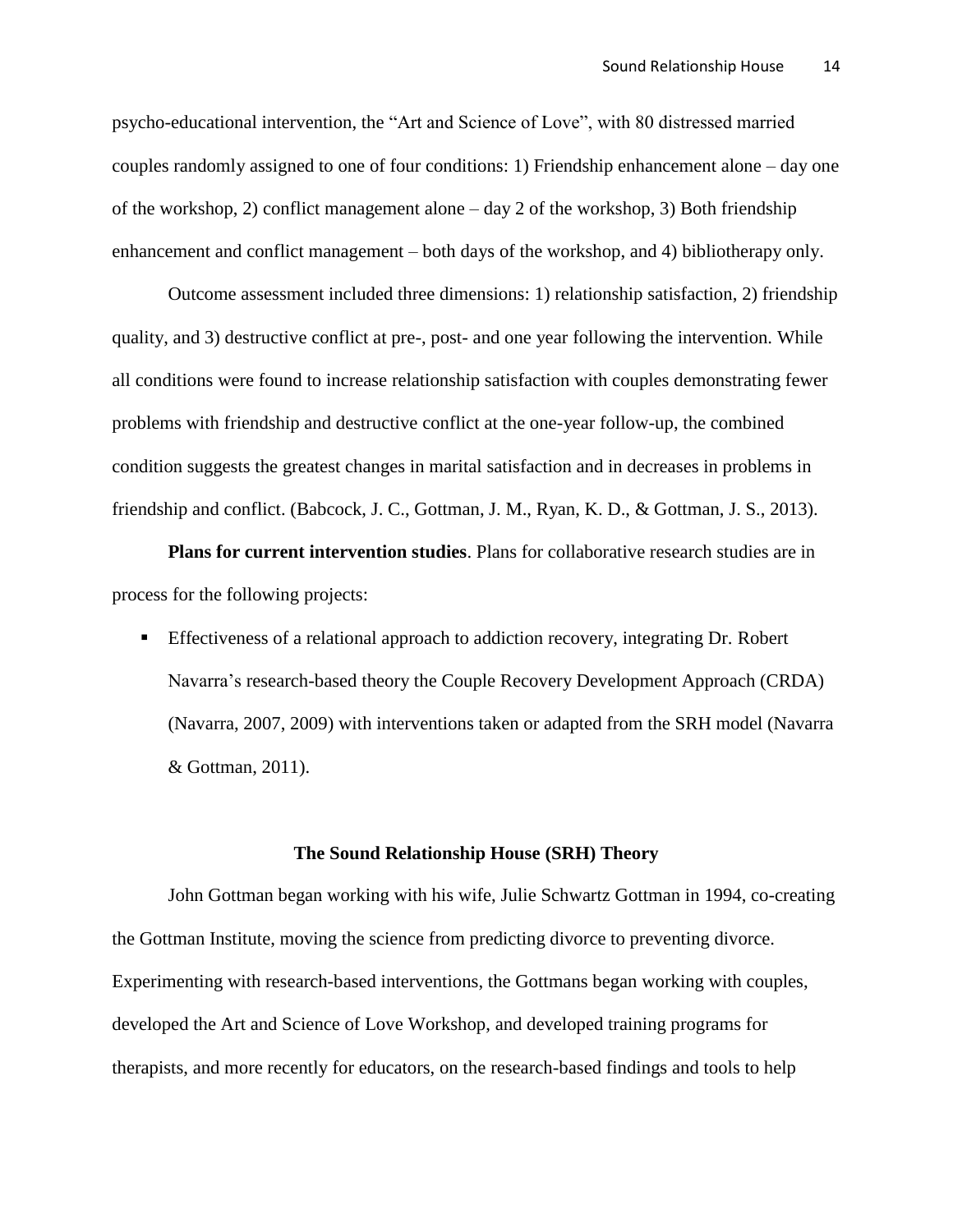couples (Gottman, J. M. & Gottman, J. S., 2006). Combining John's research with Julie's years of clinical experience was the perfect blend of the scientist-practitioner model.

The Sound Relationship House Model (SRH) serves as a blue print to help couples deepen their closeness, manage conflict, and share in what is meaningful to both of them, individually, and as a couple. The findings from the research supported in the SRH model leads to two essential conclusions about what makes for happy relationships:

- 1. Partners treat each other like good friends, with the relationship characterized by respect, empathy, affection, and positivity.
- 2. Partners manage conflict in gentle and positive ways, literally maintaining a 5:1 ratio of positive to negative comments during the conflict discussion.

There are seven levels to the SRH described in three components: the Friendship System, The Conflict System and the Meaning System. As opposed to a hierarchical model starting at the bottom before moving to get to the next level, the SRH is an interactional model, with each level impacting other levels. There is a bidirectional influence between the three levels. The first three levels of the SRH describe the Friendship system.

**Trust and Commitment**. Subsequent to John Gottman's research on trust and betrayal, Trust and commitment were added to the SRH Model, supporting the seven levels, or building blocks of the components needed for a happy relationship.

Trust is a state that occurs when a person knows that his or her partner puts their own interests and benefits secondary to the partners own interests and benefits. This translates to the couple feeling "My partner has my back and is there for me". Commitment is cherishing one's partner, the belief that this is the relationship I want to be in. This is the person I want to be with

### **Levels of the Sound Relationship House**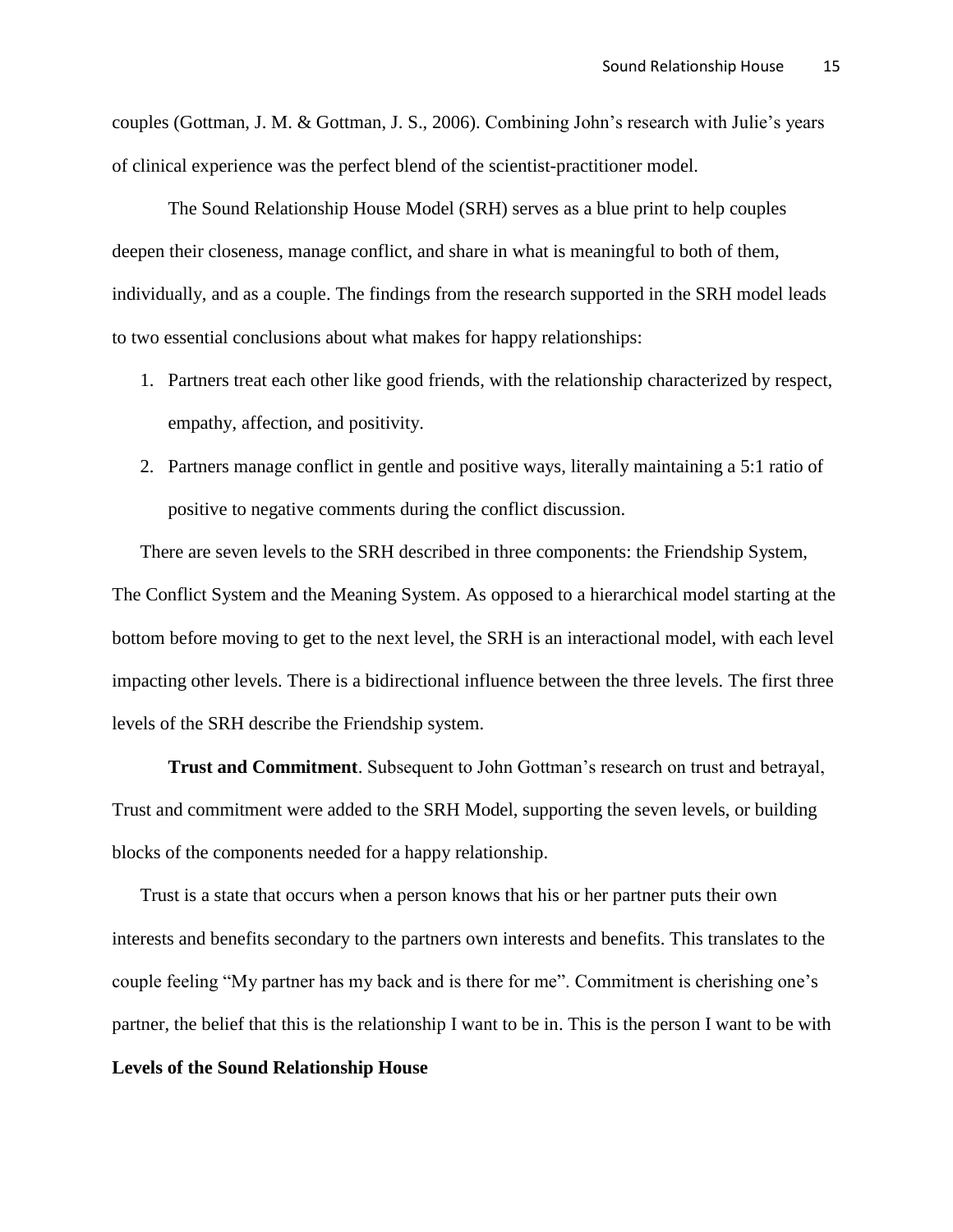- 1. **Build Love Maps**. Love Maps refers to how well each partner knows each other. It refers to the partners' knowledge and interest in each other's internal world of thoughts, hopes, ideas, and feelings. Knowing the partners likes and dislikes, aspirations, hopes, dreams, creates a sense of connection and of being known. Having this map is the most basic level of friendship, but when this level is not working well, partners feel distant, uncared for and the emotional distance creates feelings of alienation.
- 2. **Share Fondness and Admiration**. This level describes partners' ability to notice and express what they appreciate about each other, building affection and respect for one another. Noticing and expressing the things partners admire and appreciate in each other creates feeling of being cared for and valued. Contempt is the antithesis of respect, and when partners feel attacked or criticized they are not likely to feel loved.
- **3. Turn Toward Instead of Away**. This is the smallest measureable unit of intimacy reflected in how partners attempt to reach out or connect with each other. These attempts, referred to as bids, are opportunities for connection when the other partner turns toward the bid, thus building the emotional bank account. When bids are made and either not responded to, or responded to negatively, it takes money out of the emotional bank account. In the latter case, after a while partners are likely to stop making bids.
- 4. **The Positive Perspective.** When the first three levels of the SRH are working well, couples will be in Positive Perspective. Partners are able to let things go more easily and not take things personally. There is more humor, affection, and less reactivity. When one or more levels of the Friendship system is not healthy, the couple will most likely be in Negative Perspective where perceptions are colored by negative thoughts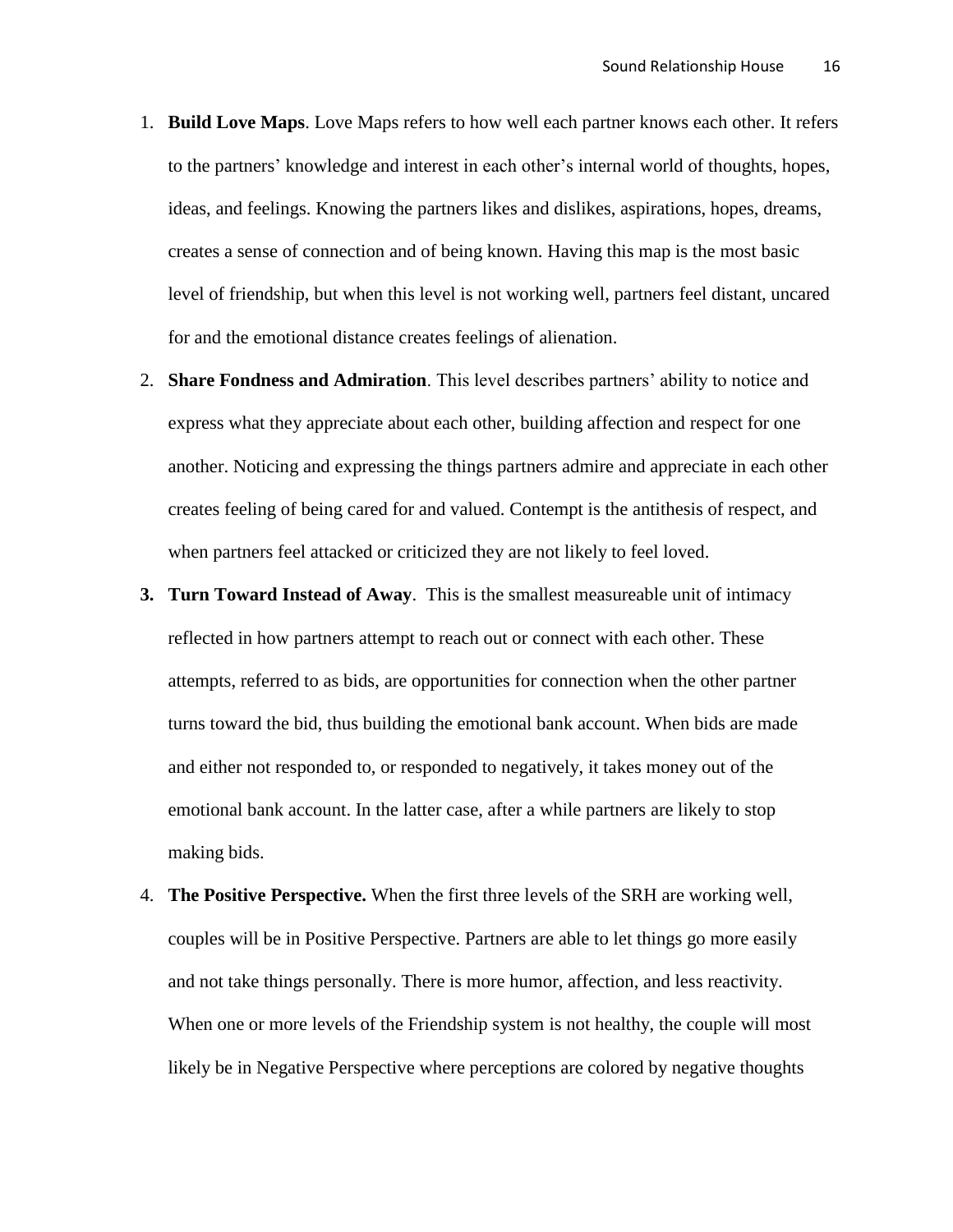and feelings; neutral and even positive interactions will still be perceived as negative and partners will be hypervigilant for negativity. Negative Perspective can be reversed by strengthening the first three levels of the SRH.

- 5. **Manage Conflict.** The term "manage conflict" versus "resolve conflict" is used to normalize conflict as a natural and positive aspect of healthy relationships. The research indicates that 69% of couples' problems were perpetual relating to differences in individual personalities, preferences in life style and differences in needs. Only 31% of couples' problems fall in the category of solvable. The Masters of relationships manage conflict with the 5:1 ratio of positive to negative interactions. They are gentle toward one another, they avoid blame, they accept influence, they are more calm, they repair and deescalate, and they are able to offer compromise.
- 6. **Making Life Dreams Come True.** A level of building Love Maps, partners inquire and are able to talk honestly about their dreams, values, hopes, convictions and aspirations. They feel that the relationship supports those life dreams. Often times when perpetual problems become gridlocked at the root are hidden stories and core needs at the deepest levels of meaning that need to be expressed and understood.
- *7.* **Create Shared Meaning**. This level refers to another existential perspective, one that involves shared meaning and purpose. Couples define roles, goals, and values that are meaningful. We return once again to building Love Maps, at that deeper level. It is about building a life together, creating formal and informal rituals that bring integration and connection.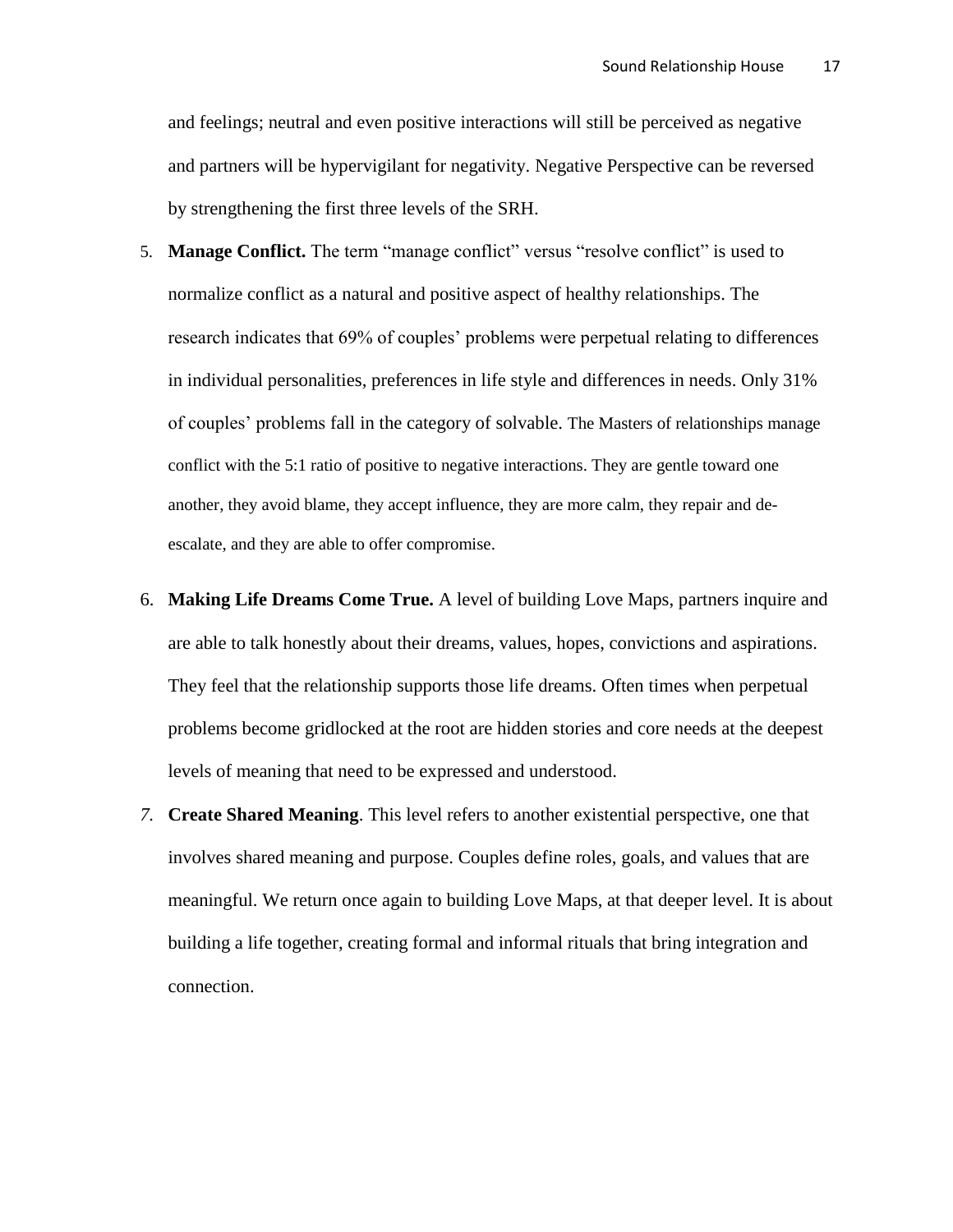### **Conclusion**

The SRH theory emerged out of the systematic analyses of patterns and dynamic processes in couple interactions. Furthermore, the SRH theory outlines steps to help couples get on a healthier path. Gottman Couples Therapy has been tested and shown to greatly improve relationships, including help for very distressed couples, for couples transitioning into parenthood, and for couples experiencing minor domestic violence. A version of Gottman couples Gottman Couples Therapy has been taught worldwide, including Europe, Asia, Australia, and the Americas to over 30,000 counselors, therapists and educators.

The Gottman Institute provides educator training for three different community-based programs. Gottman Seven Principles Educator Training provides tools for educators to facilitate community-based classes for couples, based on Dr. Gottman's book *The Seven Principles for Making Marriage Work* (2000). A second program, *Bringing Baby Home*, offers educators with a two-day training to provide workshops designed to help pregnant couples prepare for the transition to parenthood. Lastly, the *Emotion Coaching Program*, provides a resource for parents and parent groups on how to equip children to understand and regulate their emotional world. To date, about 2000 Educators world-wide have been trained in the Bringing Baby Home Program and The Gottman Seven Principles Program.

### References

- Babcock, J. C., Gottman, J. M., Ryan, K. D., & Gottman, J. S. (2013). A component analysis of a brief psycho-educational couples' workshop: one-year follow-up results. *Journal of Family Therapy*, 35, 252-280.
- Bakeman, R., & Gottman, J. M. (1997). *Observing interaction: An introduction to sequential analysis*. New York: Cambridge University Press.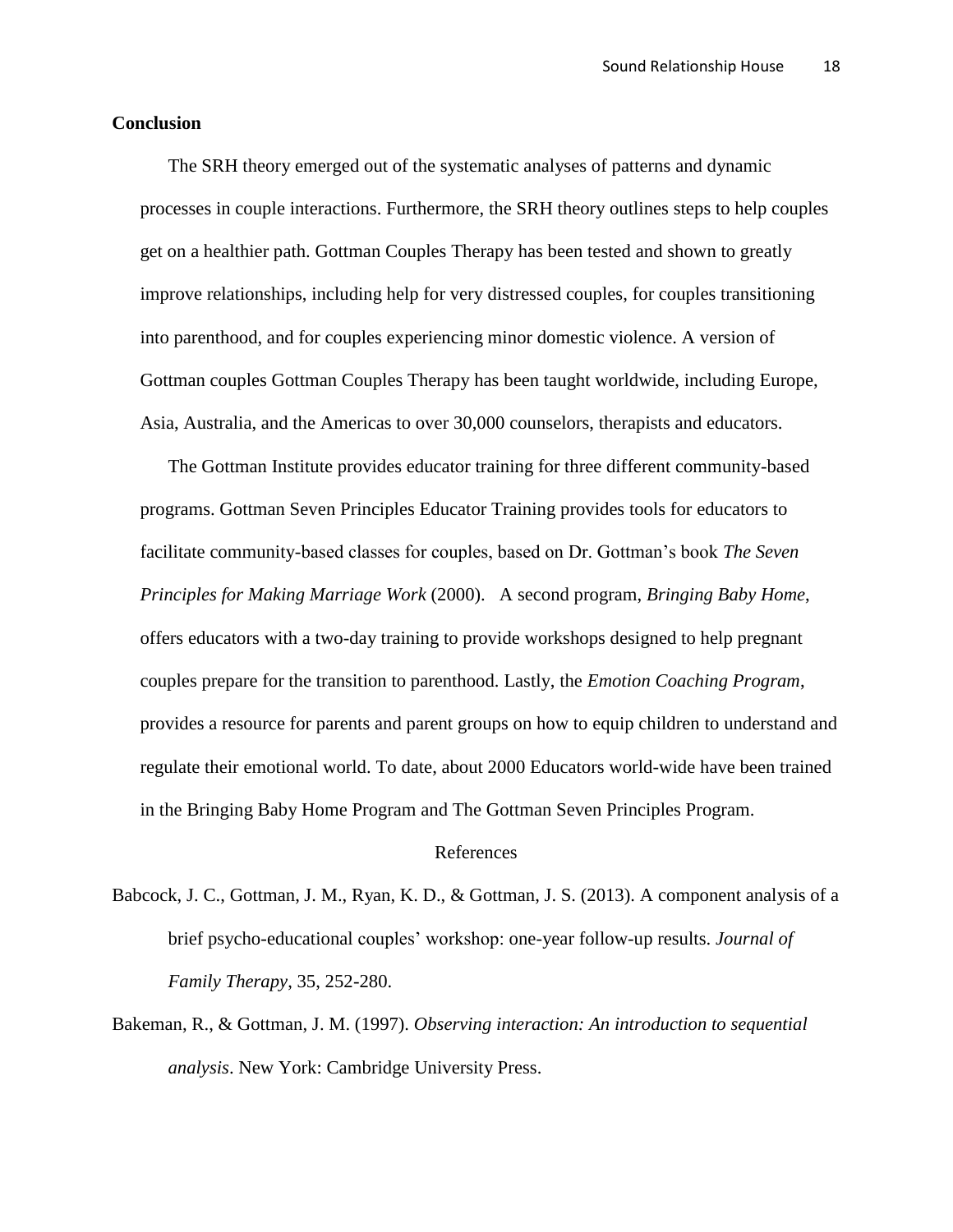- Gottman, J. M., (1979). *Marital interaction: Empirical investigations*. New York: Academic Press.
- Gottman, J. M. (1994). *What predicts divorce? The relationship between marital processes and marital outcomes*. Hillsdale, NJ: Lawrence Erlbaum Associates Inc.
- Gottman, J. M. (1999a). *The seven principles for making marriage work*. New York, NY: Three Rivers Press.
- Gottman, J. M. (1999b). *The marriage clinic: A scientifically based marital therapy*. New York, NY: W.W. Norton & Company.
- Gottman, J. M., Coan, J., Carrére, S., and Swanson, C., (1998). Predicting Marital Happiness and Stability from Newlywed Interactions, Journal of Marriage and the Family, 60(1), 5-22.
- Gottman, J. M.., & DeClaire, J. (1998). *Raising an emotionally intelligent child*. NY: Simon & Schuster.
- Gottman, J. M., Katz, L. F., & Hooven, C., (1996). Parental meta-emotion philosophy and the emotional life of families: theoretical models and preliminary data. *Journal of Family Psychology*, 10 (3), 243-268.
- Gottman, J. M. & Gottman, J. S. (2006). *10 lessons to transform your marriage*. New York: Crown Publishers.
- Gottman, J. M., & Katz, L.F. (1989). The effects of marital discord on young children's peer interaction and health. *Developmental Psychology*, 25, 373-381.
- Gottman, J. M. & Krokoff, L. J. (1989). The relationship between marital interaction and marital satisfaction: A longitudinal view. *Journal of Consulting and Clinical Psychology*, 57-52.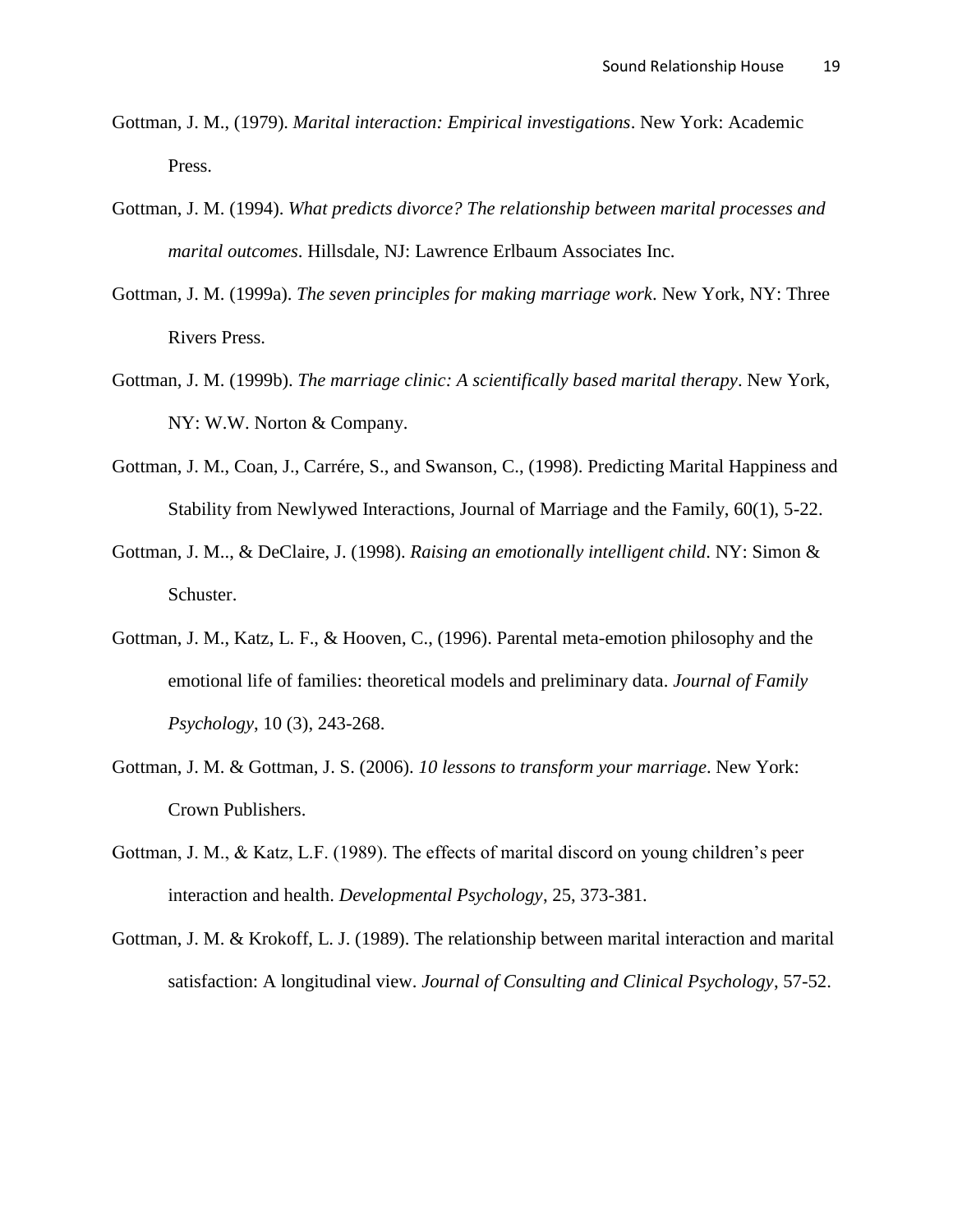- Gottman, J. M., Levenson, R. W., Gross, J., Frederickson, B. L., McCoy, K. , Rosenthal, L., Ruef, A., & Yoshimoto, D. (2003). Correlates of gay and lesbian couples' relationship satisfaction and relationship dissolution. *Journal of Homosexuality*, 45(1), 23-43.
- Gottman, J. M., Markman, H., & Notarius, C. (1977). The topography of marital conflict: A study of verbal and non-verbal behavior. *Journal of Marriage and the Family*, 39,461- 477.
- Gottman, J. M., Murray, J. D., Swanson, C. C., Tyson, R. T., & Swanson, K. R. (2005). *The mathematics of marriage*. Cambridge, MA: MIT Press.
- Gottman, J. S. (Ed.). (2004). *The marriage clinic casebook*. New York, NY: W.W. Norton & Company.

Guerney, B. G. (1977) *Relationship enhancement*. San Francisco: Jossey Bass.

- Guerney, B. G., & Guerney, L. (1985). Marital and family problem prevention and enrichment programs. In L. L'Abate (Ed), Handbook of family psychology and therapy, 1179-1217. Homewood, Ill: Dorsey Press.
- Havighurst, S. S., Wilson, K. R., Harley, A. E., Prior, M. R. (2009). Tuning in to kids: An emotion-focused parenting program - initial findings from a community trial. *Journal of Community Psychology, 37*(8), 1008-1023.
- Havighurst, S. S., Wilson, K. R., Harley, A. E., Prior, M. R., & Kehoe, C. (2010). Tuning in to Kids: Improving emotion socialization practices in parents of preschool children – findings from a community trial. *Journal of Child Psychology and Psychiatry, 51*(12), 1342-1350.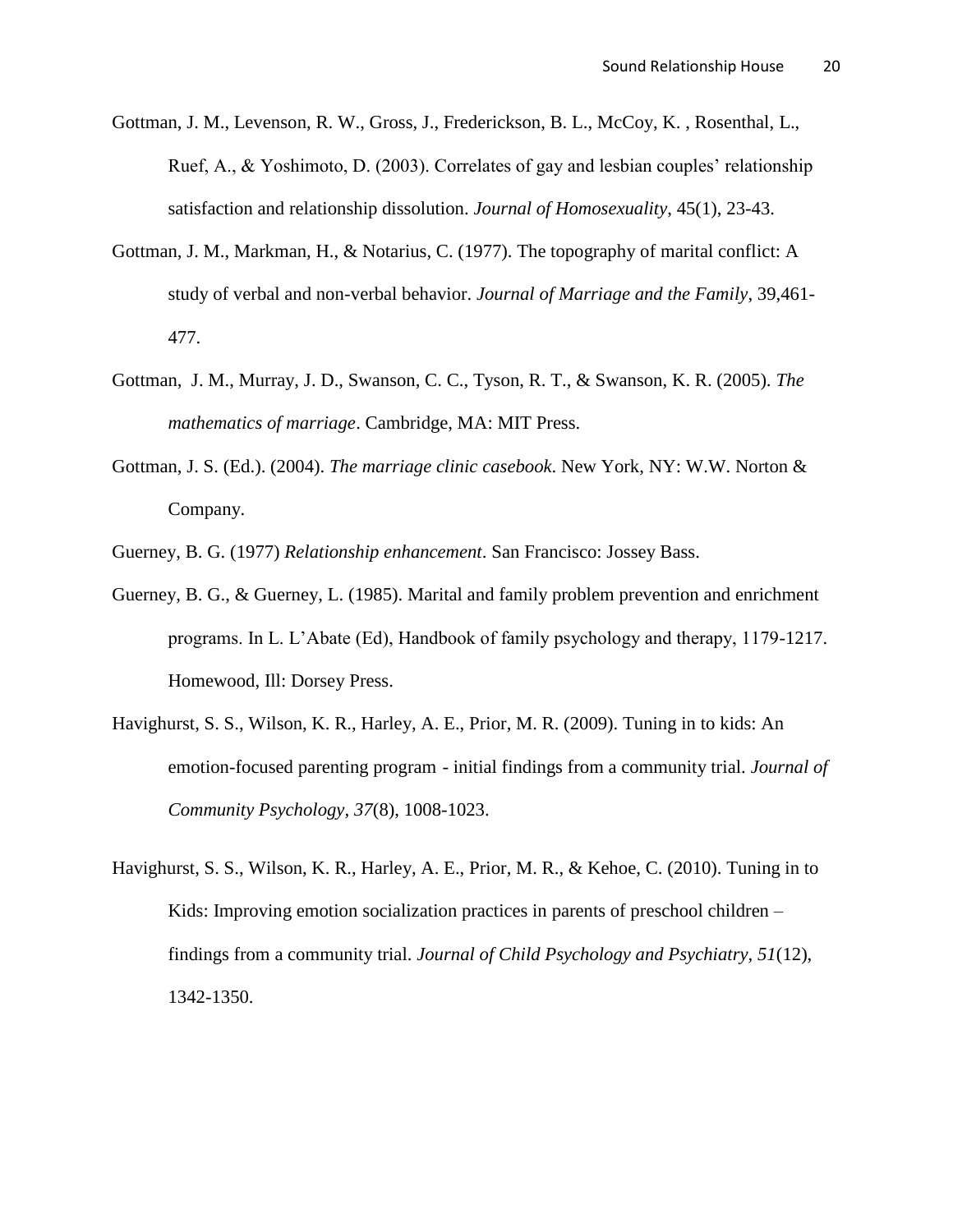- Jacobson, R. W., Carstensen, L. L., & Gottman, J. M. (1994). Influence of age and gender on affect, physiology, and their interrelations: *A study of long-term marriages. Journal of Personality and Social Psychology*. 67(1), 56-68.
- Jacobson, R. W., & Gottman, J. M. (1998). *When men batter women: New insights into ending abusive relationships*. New York: Simon & Schuster.
- Kaplan, H. B., Burch, N. R., & Bloom, S. W. (1964). Physiologic covariation in small peer groups. In P. H. Leiderman & D. Shapiro (Eds.), *Psychobiological approaches to social behavior*. Stanford, CA: Stanford University Press.
- Katz, L. F., & Gottman, J. M. (1991a). Marital discord and child outcomes: A social and psychophysiological approach. In K. Dodge & J. Garber (Eds.), *The development of emotion regulation and deregulation*. New York: Cambridge University Press.
- Katz, L. F., & Gottman, J. M. (1991b, April). Marital interaction processes and preschool children's peer interactions and emotional development. Paper presented at the meeting of the Society for Research in Child Development, Seattle WA.
- Levenson, R. W., Carstensen, L. L. and Gottman, J. M., (1994). Influence of age and gender on affect, physiology and their interrelations: A study of long-term marriages. *Journal of Personality and Social Psychology*, 67(1), 56-68
- Levenson, R. W., & Gottman, J. M., (1983). Martial interaction: Physiological linkage and affective exchange. *Journal of Psychology*, 45, 587-597.
- Levenson, R. W., & Gottman, J. M. (1985). Physiological and affective predictors of change in relationship satisfaction. *Journal of Personality and Social Psychology*, 49(1), 85-94.